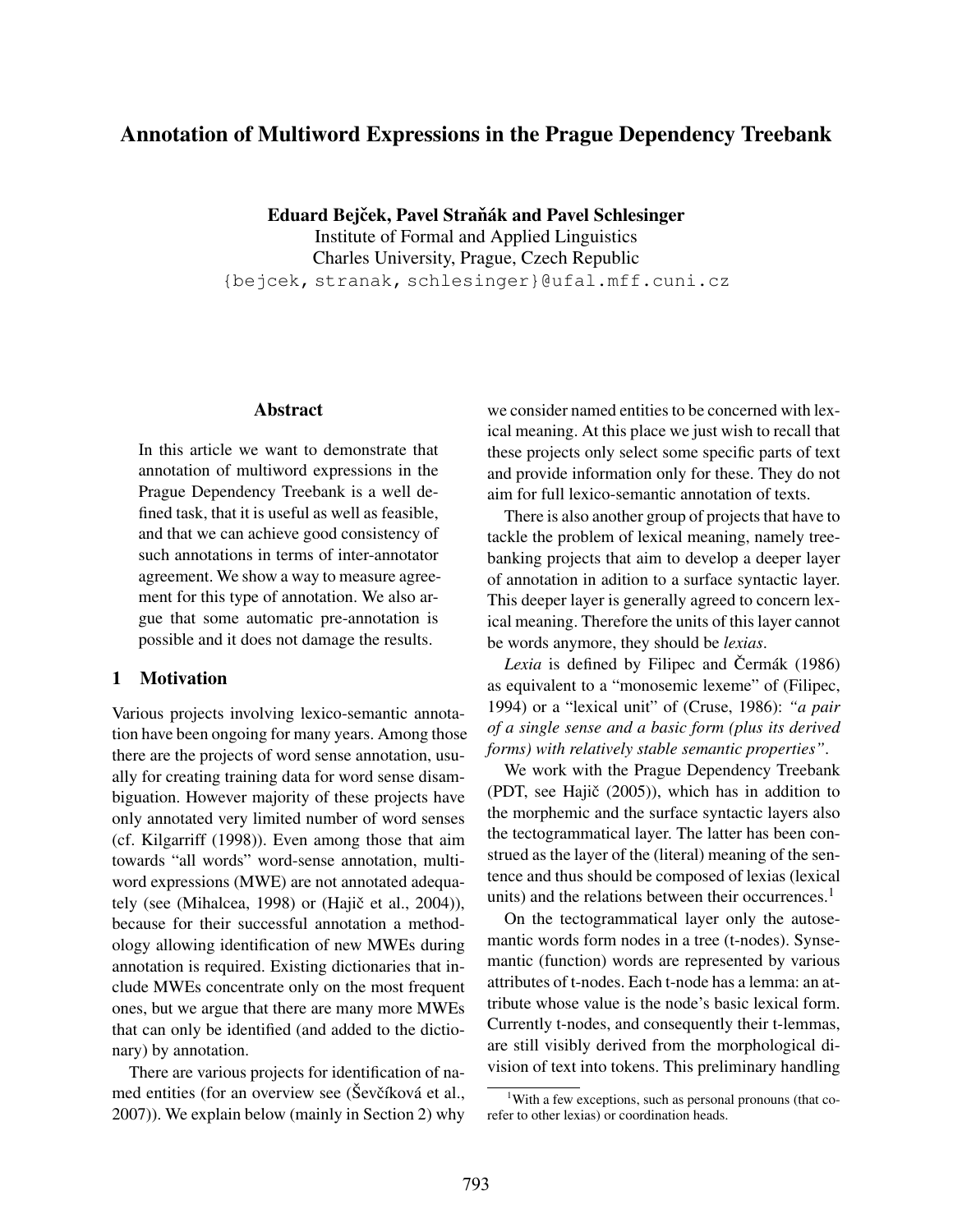has always been considered unsatisfactory in FGD.<sup>2</sup> There is a clear goal to distinguish t-lemmas through their senses, but this process has not been completed so far.

Our project aims at improving the current state of t-lemmas. Our goal is to assign each t-node a t-lemma that would correspond to a lexia, i.e. that would really distinguish the t-node's lexical meanings. To achieve this goal, in the first phase of the project, which we report on in this paper, we *identify multiword expressions and create a lexicon of the corresponding lexias*.

#### 2 Introduction

We annotate all occurrences of MWEs (including named entities, see below) in PDT 2.0. When we speak of multiword expressions we mean "idiosyncratic interpretations that cross word boundaries" (Sag et al., 2002). We understand multiword expressions as *a type of lexias*. We distinguish also a special type of MWEs, for which we are mainly interested in its type, rather than individual lexias, during the annotation: **named entities** (NE).<sup>3</sup> Treatment of NEs together with other MWEs is important, because syntactic functions are more or less arbitrary inside a NE (consider an address with phone numbers, etc.) and so is the assignment of semantic roles. That is why we need each NE to be combined into a single node, just like we do it with MWEs in general.

For the purpose of annotation we have built a repository of lexias corresponding to MWEs, which we call SemLex. We have built it using entries from some existing dictionaries and it is being enriched during the annotation in order to contain every lexia that was annotated. We explain this in detail in Section 4.1.

#### 3 Current state of MWEs in PDT 2.0

During the annotation of valency that is a part of the tectogrammatical layer of PDT 2.0 the t-lemmas

that correspond to lexias have been basically identified for all the verbs and some nouns and adjectives. The resulting valency lexicon is called PDT-VALLEX (Hajič et al., 2003) and we can see it as a repository of lexias based on verbs, adjectives and nouns in PDT that have valency.<sup>4</sup>

This is a starting point for having t-nodes corresponding to lexias. However in the current state it is not fully sufficient even for verbs, mainly because parts of MWEs are not joined into one node. Parts of frames marked as idiomatic are still represented by separate t-nodes in a tectogrammatical tree. Verbal phrasemes are also split into 2 nodes, where the nominal part is governed by the verb. Non-verbal idioms have not been annotated at all.

Below we give an example of the current state: an idiom meaning "in a blink (of an eye)" – literally "\*what not-see" (Figure 1).



Figure 1: "Co nevidět" (in a blink)

#### 4 Methodology

#### 4.1 Building SemLex

Each entry we add into SemLex is considered to be a lexia. We have also added 9 special entries to identify NE types, so we do not need to add the expressions themselves. These types are derived from NE classification by (Ševčíková et al., 2007). Some frequent names of persons, institutions or other objects (e.g. film titles) are being added into SemLex during annotation (while keeping the information about a NE type), because this allows for their following occurrences to be pre-annotated automatically (see Section 5). For others, like addresses or bibliographic

<sup>&</sup>lt;sup>2</sup> Functional Generative Description (FGD, (Sgall et al., 1986; Hajičová et al., 1998)) is a framework for systematic description of a language, that the PDT project is based upon. In FGD units of the t-layer are construed equivalently to monosemic lexemes (lexias) and are combined into dependency trees, based on syntactic valency of the lexias.

<sup>&</sup>lt;sup>3</sup>NEs can in general be also single-word, but in this phase of our project we are only interested in multiword expressions, so when we say NE in this paper, we always mean multiword.

<sup>&</sup>lt;sup>4</sup>It is so because in PDT-VALLEX valency is not the only criterion for distinguishing frames (=meanings). Two words with the same morphological lemma and valency frame are assigned two different frames if their meaning differs. Thus the PDT-VALLEX frames correspond to lexias.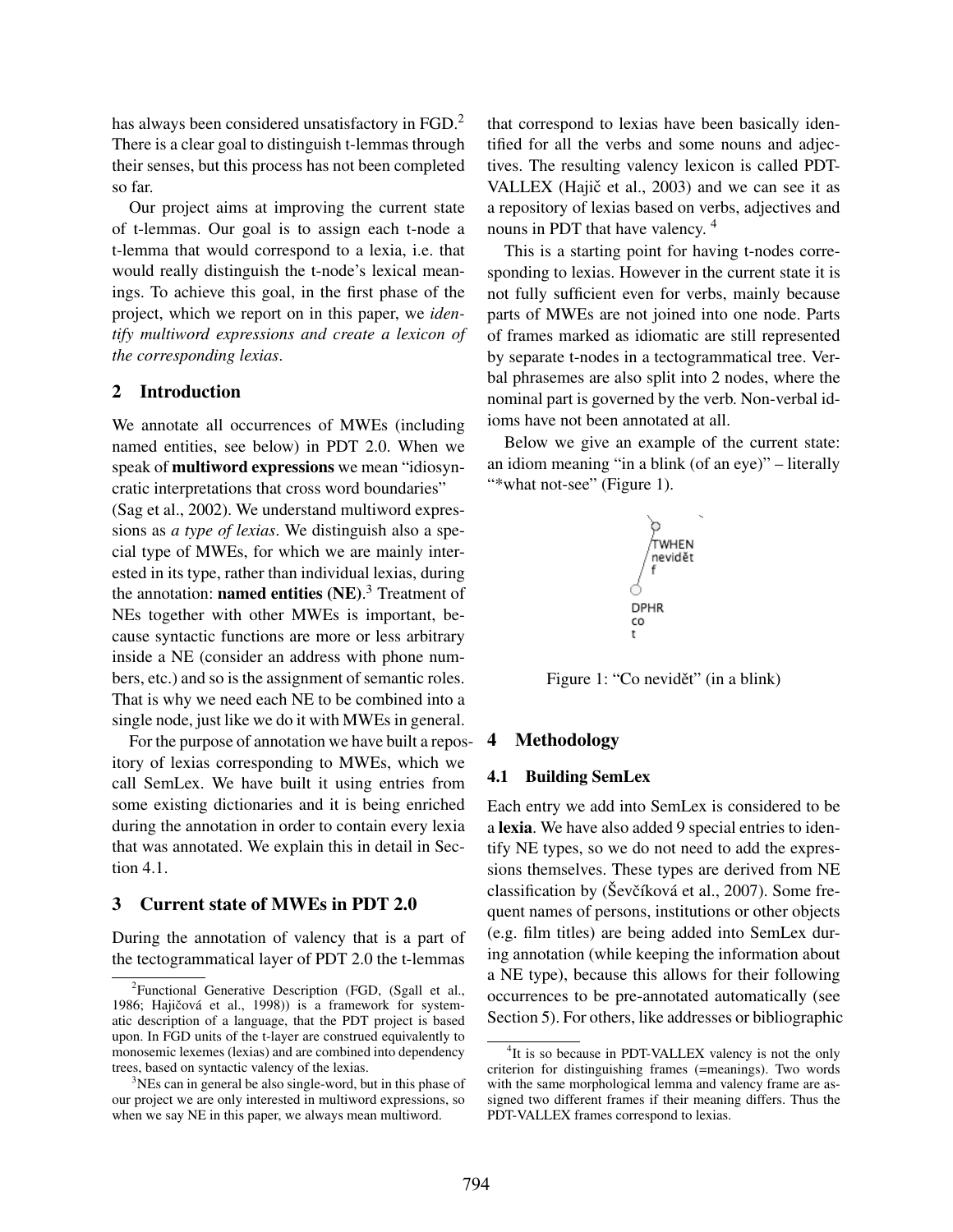entries, it makes but little sense, because they most probably will not reappear during the annotation.

Currently (for the first stage of lexico-semantic annotation of PDT) SemLex contains only lexias corresponding to MWEs. Its base has been composed of MWEs extracted from Czech WordNet (Smrž, 2003), Eurovoc (Eurovoc, 2007) and SCFI (Cermák et al., 1994).<sup>5</sup> Currently there are over 30,000 multi-word lexias in SemLex and more are being added during annotations.

The entries added by annotators must be lexias as defined above. Annotators define their "sense" informally (as much as possible) and we extract an example of usage and the basic form from the annotation automatically. The "sense" information shall be revised by a lexicographer, based on annotated occurrences.

#### 4.2 Annotation

PDT 2.0 uses PML (Pajas and Štěpánek,  $2005$ ),

which is an application of XML that utilises a standoff annotation scheme. We have extended the PDT-PML with a new schema for so-called s-files. We use these files to store all of our annotation without altering the PDT itself. These s-files are very simple: basically each of them consists of a list of snodes. Each s-node corresponds to an occurrence of a MWE and it is composed of a link to the entry in SemLex and a list of identifiers of t-nodes that correspond to this s-node.

Our annotation program reads in a tectogrammatical representation (t-file) and calls TrEd (Pajas, 2007) to generate plain text. This plain text (still linked to the tectogrammatical representation) is presented to the annotator. While the annotator marks MWEs already present in SemLex or adds new MWEs into SemLex, tree representations of these MWEs extracted from underlying t-trees are added into their Sem-Lex entries via TrEd scripts.

#### 5 Pre-annotation

Because MWEs tend to occur repeatedly in a text, we have decided to test pre-annotation both for the speed improvement and for improving the consistency of annotations. On the assumption that *all oc-* *currences of a MWE share the same tree structure*, while there are no restrictions on the surface word order other than those imposed by the tree structure itself we have decided to employ four types of preannotation:

A) External pre-annotation provided by our colleague (see Hnátková (2002)). With each MWE a set of rules is associated that limits possible forms and surface word order of parts of a MWE. This approach was devised for corpora that are not syntactically annotated.

B) Our one-time pre-annotation with those lexias from SemLex that were already used in annotation, and thus have a tree structure as a part of their entry.

C) Dynamic pre-annotation as in B, only with the SemLex entries that have been recently added by the annotator.

D) When an annotator tags an occurrence of a MWE in the text, other occurrences of this MWE in the article are identified automatically.6

(A) was executed once for all of the PDT. (B) is performed each time we merge lexias added by annotators into the main SemLex. We carry out this annotation in one batch for all PDT files remaining to annotate. (C) should be done for each file while it is being opened in LexemAnn GUI. (D) happens each time the annotator adds a new lexia into Sem-Lex and uses it to annotate an occurrence in the text. In subsequent files instances of this lexia are already annotated in step  $(C)$ , and later even in  $(B)$ .

After the pilot annotation without pre-annotation (D) we have compared instances of the same tags and found that 10.5% of repeated lexias happened to have two different trees. After closer examination this 10.5% group is negligible because these cases are caused by ellipses, variations in lexical form such as diminutives etc., or wrong lemmatisation, rather than inconsistencies in the tree structure. These cases show us some issues of PDT 2.0, for instance:

• *jižní* × *Jižní Korea* [southern × South Korea] – wrong lemmatisation

<sup>&</sup>lt;sup>5</sup>Slovník české frazeologie a idiomatiky (Dictionary of Czech Phraseology and Idiomatics)

<sup>&</sup>lt;sup>6</sup>This is exactly what happens: 1) Tree structure of the selected MWE is identified via TrEd 2) The tree structure is added to the lexeme's entry in SemLex 3) All the sentences in the given file are searched for the same MWE using its tree structure (via TrEd) 4) Other occurrences returned by TrEd are tagged with this MWE's ID, but these occurrences receive an attribute "auto", which identifies them (both in the s-files and visually in the annotation tool) as annotated automatically.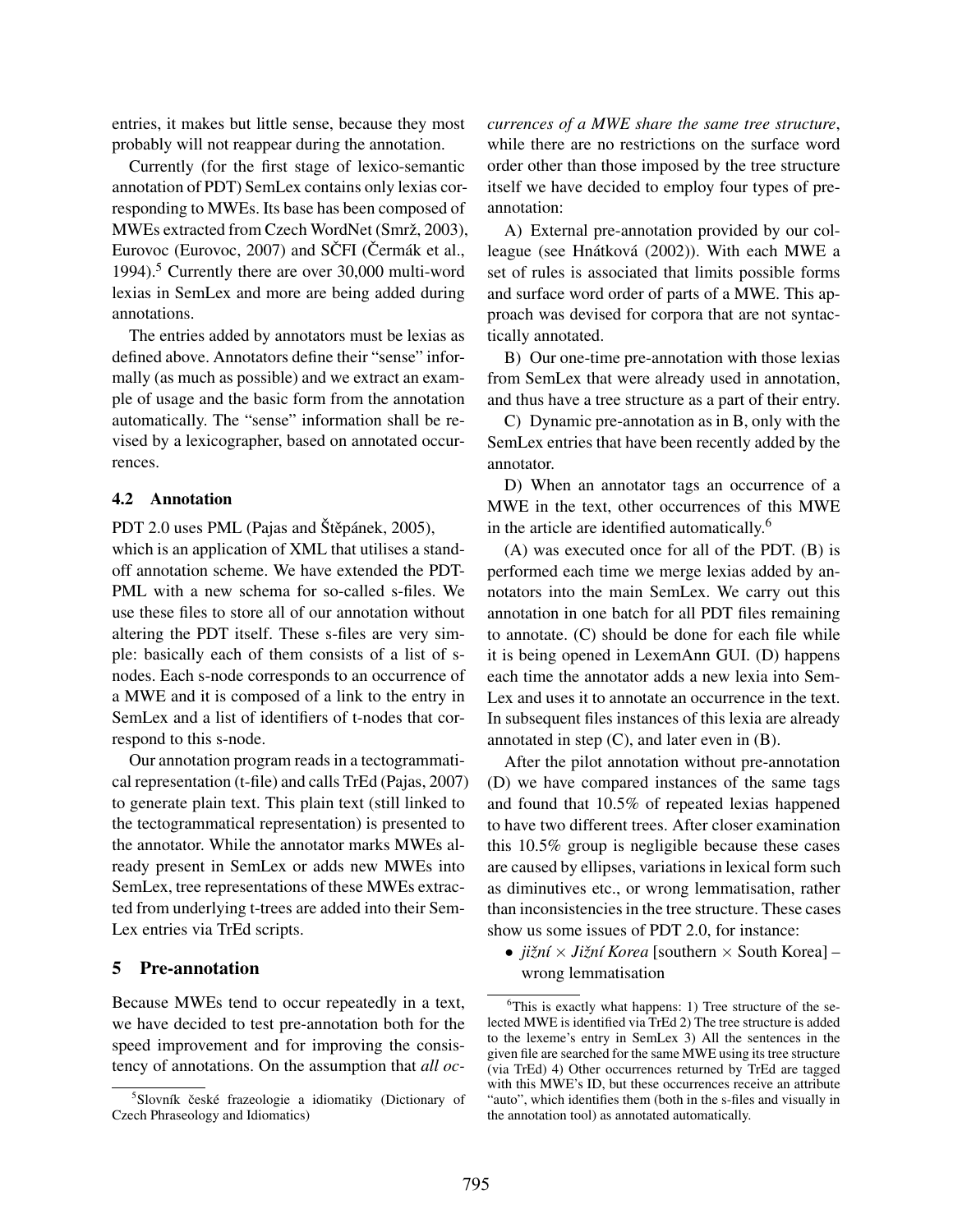• *obchodní ˇreditel* × *ˇreditelka* [managing director – man  $\times$  woman] – in future these should have one t-lemma and gender should be specified by an attribute of a t-node.

We have not found any case that would show that there is such a MWE that its structure cannot be represented by a single tectogrammatical tree. 1.1% of all occurences were not connected graphs, but this happened due to errors in data and to coordination. This corroborates our assumption that (disregarding errors) all occurrences of a MWE share the same tree structure. As a result, we started storing the tree structures in the SemLex entries and employ them in pre-annotation (D). This also allows us to use preannotations (B) and (C), but we have decided not to use them at the moment, in order to be able to evaluate each pre-annotation step separately. Thus the following section reports on the experiments that employ pre-annotation (A) and (D).

#### 6 Analysis of Annotations

Two annotators already started to use (and test) the tool we have developed. They both have got the same texts. The text is generated from the t-trees and presented as a plain text with pre-annotated words marked by colour labels. Annotators add their tags in the form of different colour labels and they can delete the pre-annotated tags. In this experiment data consists of approx. 120,000 tokens that correspond to 100,000 t-nodes. Both annotators have marked about 15,200 t-nodes (~15%) as parts of MWEs. annotator A has grouped them into 7,263 MWEs and annotator  $B$  into 6,888. So the average length of a MWE is 2.2 t-nodes.

The ratio of general named entities versus Sem-Lex lexias was  $52:48$  for annotator A and  $49:51$  in case of annotator B. Annotator B used 10% more lexias than annotator  $A(3,279 \text{ and } 3,677)$ , while they both used almost the same number of NEs. Some comparison is in the Table 1.

| type of MWE           | $\overline{A}$ | В     |
|-----------------------|----------------|-------|
| SemLex lexias         | 3.677          | 3.279 |
| <b>Named Entities</b> | 3,553          | 3,587 |
| - person/animal       | 1130           | 1137  |
| - institution         | 842            | 772   |

Table 1: Annotated instances of significant types of MWEs

Both annotators also needed to add missing entries to the originally compiled SemLex or to edit existing entries. annotator A added 722 entries while the annotator  $B$  added 861. They modified 796 and 809 existing entries, respectively.

#### 6.1 Inter-anntator Agreement

In this section our primary goal is to assess whether with our current methodology we produce reliable annotation of MWEs. To that end we measure the amount of inter-annotator agreement that is above chance. There are, however, a few sources of complications in measuring this agreement:

• Each tag of a MWE identifies a subtree of a tectogrammatical tree (represented on the surface by a set of marked words). This allows for partial agreement of tags at the beginning, at the end, but also in the middle of a surface interval (in a sentence).

• A disagreement of the annotators on the tag is still an agreement on the fact that this t-node is a part of a MWE and thus should be tagged. This means we have to allow for partial agreement on a tag.

• There is not any clear upper bound as to how many (and how long) MWEs are there in texts.

• There is not a clear and simple way to estimate the amount of the agreement by chance, because it must include the partial agreements mentioned above.

Since we want to keep our agreement calculation as simple as possible but we also need to take into account the problems above, we have decided to start from  $\pi$  as defined in (Artstein and Poesio, 2007) and to make a few adjustments to allow for types of partial agreement and estimated maximal agreement.

Because we do not know how many MWEs there are in our texts, *we need to calculate the agreement over all t-nodes*, rather than the t-nodes that "should be annotated". This also means, that the theoretical maximal agreement (upper bound)  $U$ , cannot be 1. If it was 1, it would be saying that all nodes are part of a MWE.

Since we know that  $U < 1$  but we do not know it's exact value, we use the *estimated upper bound*  $\hat{U}$  (see Equation 1). Because we calculate  $\hat{U}$  over all t-nodes, we need to account not only for agreement on tagging a t-node, but also for agreement, that the t-node is not a part of a MWE, therefore it is not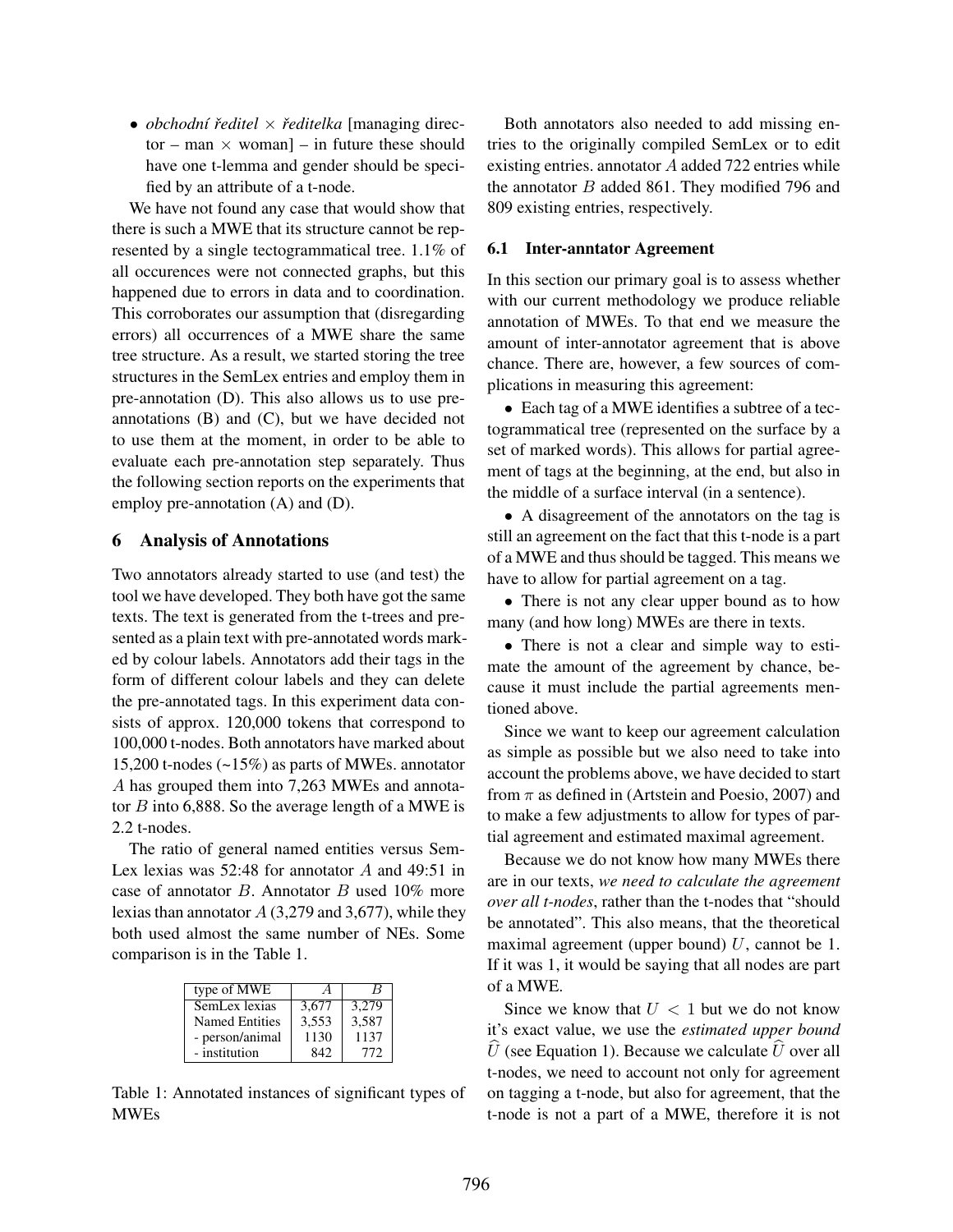tagged.<sup>7</sup>

If  $N$  is the number of all t-nodes in our data and  $n_{A\cup B}$  is the number of t-nodes annotated by at least one annotator, then we estimate  $\hat{U}$  as follows:

$$
\hat{U} = \frac{n_{A \cup B}}{N} + 0.052 \cdot \frac{N - n_{A \cup B}}{N} = 0.215 \quad (1)
$$

The weight 0.052 used for scoring the t-nodes that were not annotated is explained below. Because  $\hat{U}$ includes all the disagreements of the annotators, we believe that the real upper bound  $U$  lies somewhat below it and the agreement value 0.215 is not something that should (or could) be achieved. This is however based on the assumption that the data we have not yet seen have similar ratio of MWEs as the data we have used.

To account for partial agreement we divide the tnodes into  $5$  classes  $c$  and assign each class a weight w as follows:

- c1 If the annotators agree on the exact tag from Sem-Lex, we get maximum information:  $w = 1$
- $c2$  If they agree, that the t-node is a part of a NE or they agree it is a part of some lexia from Sem-Lex, but they do not agree which NE or which lexia, we estimate we get about a half of the information compared to  $c1$ :  $w = 0.5$
- c3 If they agree that the t-node is a part of a MWE, but disagree whether a NE or a lexia from Sem-Lex, it is again half the information compared to  $c2$ , so  $w = 0.25$
- $c4$  If they agree that the t-node is not a part of a MWE,  $w = 0.052$ . This low value of w accounts for frequency of t-nodes that are not a part of a MWE, as estimated from data: Agreement on not annotating provides the same amount of information as agreement on annotating, but we have to take into account higher frequency of t-nodes that are not annotated:

$$
c4 = c3 \cdot \frac{\sum annotated}{\sum not annotated} = 0.25 \cdot \frac{12797}{61433} \approx 0.052
$$

c5 If the annotators do not agree whether to annotate a t-node or not,  $w = 0$ .

The number of t-nodes  $(n)$  and weights w per class c are given in Table 2.

|             | Agreement               |       |      |                | Disagreement |
|-------------|-------------------------|-------|------|----------------|--------------|
|             | Agreement on annotation |       |      | Not annotation |              |
|             | Agreement on NE / lexia |       |      |                |              |
|             | Full agreement          |       |      |                |              |
| class c     |                         |       |      |                |              |
| t-nodes $n$ | 10.527                  | 2.365 | 389  | 83,287         | 3.988        |
| weight $w$  |                         | 0.5   | 0.25 | 0.052          |              |

Table 2: The agreement per class and the associated weights

Now that we have estimated the upper bound of agreement  $\hat{U}$  and the weights w for all t-nodes we can calculate our weighted version of  $\pi$ :

$$
\pi_w = \frac{A_o - A_e}{\hat{U} - A_e}
$$

A*<sup>o</sup>* is the observed agreement of annotators and A*<sup>e</sup>* is the agreement expected by chance (which is similar to a baseline).  $\pi_w$  is thus a simple ratio of our observed agreement above chance and maximum agreement above chance.

Weights w come into account in calculation of A*<sup>o</sup>* and A*e*.

We calculate  $A<sub>o</sub>$  by multiplying the number of tnodes in each category  $c$  by that category's weight  $w$ , summing these 5 weighted sums and dividing this sum of all the observed agreement in the data by the total number of t-nodes:  $A_o = \frac{1}{N} \sum_{c=1}^{5} n_c w_c =$ 0.160.

A*<sup>e</sup>* is the probability of agreement expected by chance over all t-nodes. This means it is the sum of the weighted probabilities of all the combinations of all the tags that can be obtained by a pair of annotators. Every possible combination of tags (including not tagging a t-node) falls into one of the categories  $c$  and thus gets the appropriate weight  $w$ . Calculating the value of A*<sup>e</sup>* depends not only on values of  $w$  (see Table 2), but also on the fact that SemLex is composed of 9 entries for NE types and over 30,000 entries for individual lexias. Based on this we have obtained  $A_e = 0.047$ .

The resulting  $\pi_w$  is then

$$
\pi_w = \frac{A_o - A_e}{\hat{U} - A_e} = \frac{0.160 - 0.047}{0.215 - 0.047} = 0.6760
$$

When we analyse the cases of disagreement and partial agreement we find that most of it has to do with SemLex lexias rather than NEs. This is mostly due to imperfectness of the dictionary and its size (annotators could not explore each of almost 30,000

 $7$  If we did not do this, there would be no difference between t-nodes, that were not tagged (annotators agreed they are not a part of a MWE) and the t-nodes that one annotator tagged and the other did not (i.e. they disagreed).